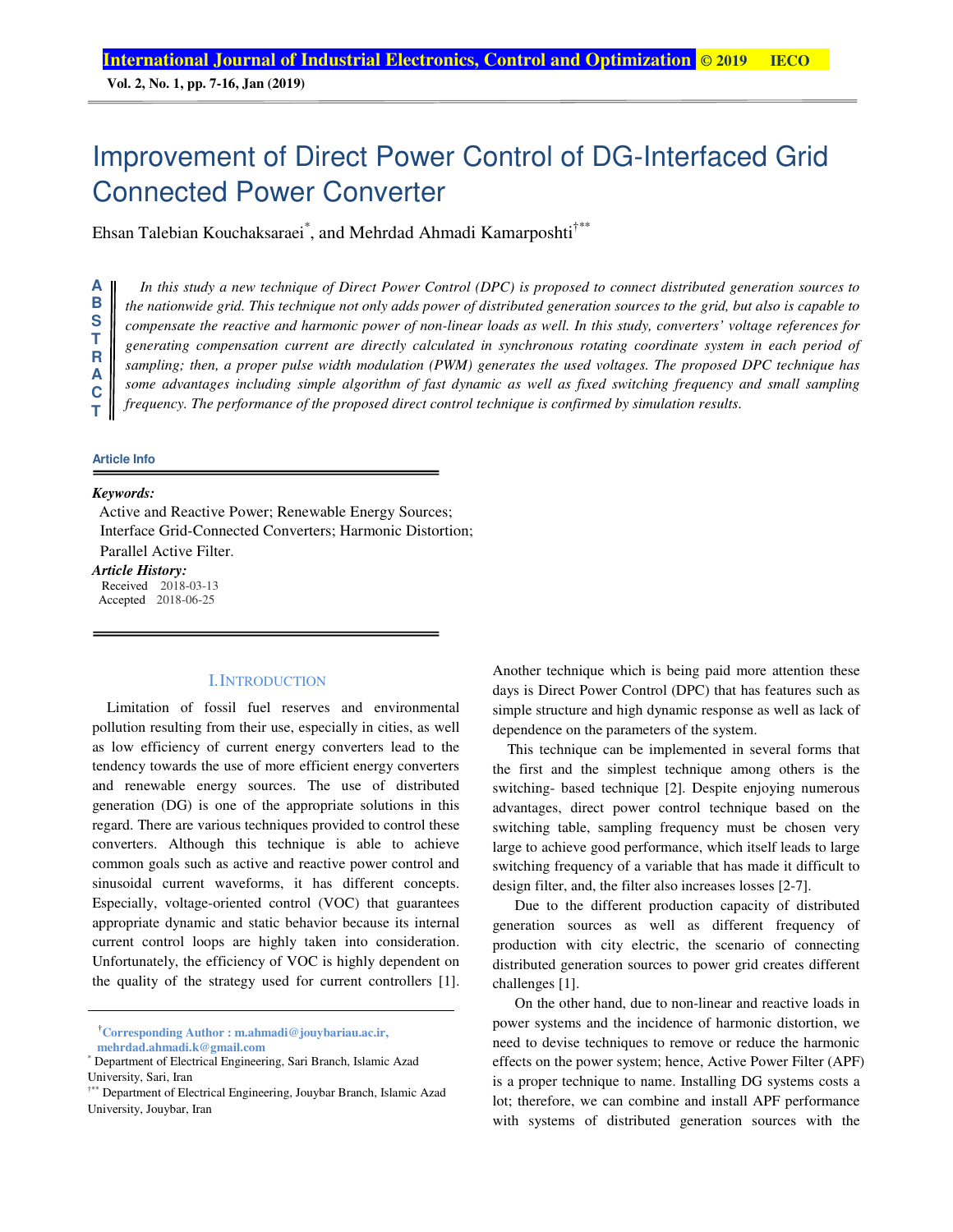purpose of decreasing the cost and increasing productivity. According to what have been mentioned, there is a need to evaluate the simultaneous performance of the converter as interface converter as well as improving power quality or active filter. In DPC not only the need to PI controllers and hysteresis is obviated, but also have it provided proper steady state and dynamic behavior (due to error in steady state and speed response). Switching frequency is also steady in this technique and the sampling frequency values are small. There is no dependence on the system parameters in this technique. On the other hand, this technique does not have hard and complicated calculations like predictive techniques, which needs an objective function and the optimization of this objective function [8]. Controlling voltages in synchronous rotating machine are obtained using the values of variables and system parameters and very simple mathematical operations like addition, multiplication, and division.

The PI controller has been widely used as current controller in variety of inverter applications because of its simplicity and stability. The design and implementation of this controller are quite straightforward in continuous as well as in discrete-time domain [9]. Furthermore, low computational burden of this control algorithm makes it easier to implement the whole control system with only one digital signal controller. However, despite these advantages, the PI controllers have the limitation that they are unable to cope with sinusoidal reference signals and periodic disturbances [10]. Although the sinusoidal tracking problem can be completely solved by implementing the controller in the synchronously rotating reference frame, poor disturbance rejection capability makes the PI type controller unsuitable for current control strategy of a grid-connected inverter in the presence of the distorted grid voltages.

For the purpose of eradicating the harmonics from inverter currents, several control approaches have been proposed, which is categorized as selective and non-selective methods [11]. Proportional resonant (PR) controller is widely used as selective harmonic compensation scheme [12]. This controller is often implemented in the stationary reference frame and the resonant term is added to the main controller to suppress the harmonic component in the specific order. However, since this method requires separate resonant terms to compensate each harmonic component, this approach is usually considered to alleviate only a few harmful low order harmonics. When the numbers of resonant terms increase, the control structure becomes complicated or even impractical. Other approaches to eliminate the harmonics from inverter current use nonlinear control techniques such as the sliding mode control (SMC) [13], predictive control [14], or repetitive control [15].

These control strategies are often referred as non-selective method since the controllers work in wide range of frequency, in contrast to the selective method that only regulates the

harmonics in some specified orders. By using such nonlinear controllers, the distorted level of inverter current can be mitigated even under the distorted grid voltages. However, the design task of a robust controller based on above techniques usually makes the system structure complicated because of the remaining problems related to those techniques such as the chattering problem in SMC, parameter sensitive in predictive control, slow dynamic response in repetitive control and so on. Furthermore, the practical complexity of nonlinear controller may degrade the performance of the controlled system.

As another approach, a neural-network-based waveform processing and filtering scheme has been reported to reshape voltage or current waveforms [16].

However, this algorithm generally requires lots of computations to be processed in real time, which increases the computational burden of main controller. Moreover, offline training is often required in this method. Recently, a sliding mode harmonic compensation strategy based on the system model decomposition has been reported to reduce the harmful effects caused by the nonlinear controller [17]. In this work, the system model is first divided into two using the fundamental and harmonic components. Using two decomposed models, the controllers are separately designed, that is, the controller for the fundamental term by the conventional decoupling controller and the harmonic suppression controller by SMC. To decompose the grid voltages and inverter currents into the fundamental and harmonic components, the fourth-order band pass filters (BPFs) have been employed in the harmonic extractors. As reported in [17], even though the steady-state current responses can be quite improved with reduced chattering by adopting the decomposed model, the inverter system exhibits a slow transient response due to the sluggish dynamic characteristics of the BPF. Moreover, the slow response of the BPF may even cause the instability problem during transient duration.

In addition to current controller, the phase lock loop (PLL) also influences on the inverter currents under the distorted grid voltages. Indeed, the conventional synchronous reference frame phase lock loop (SRF-PLL) algorithm integrated with a PI controller to determine the angular displacement of grid voltage is unable to cope with high frequency disturbances due to the limitation of the PI controller.

Consequently, the high frequency uncertainty caused by the distorted grid voltages has a profound effect on the determination of the angular displacement of grid voltages. The effects of distorted grid on PLL can be alleviated by reducing the PLL bandwidth. However, this results in slow dynamic response in PLL, which means that the PLL cannot track the angular displacement of grid voltages rapidly. Recent studies have proved the effectiveness of the moving average filter basis PLL (MAF-PLL) under the distorted grid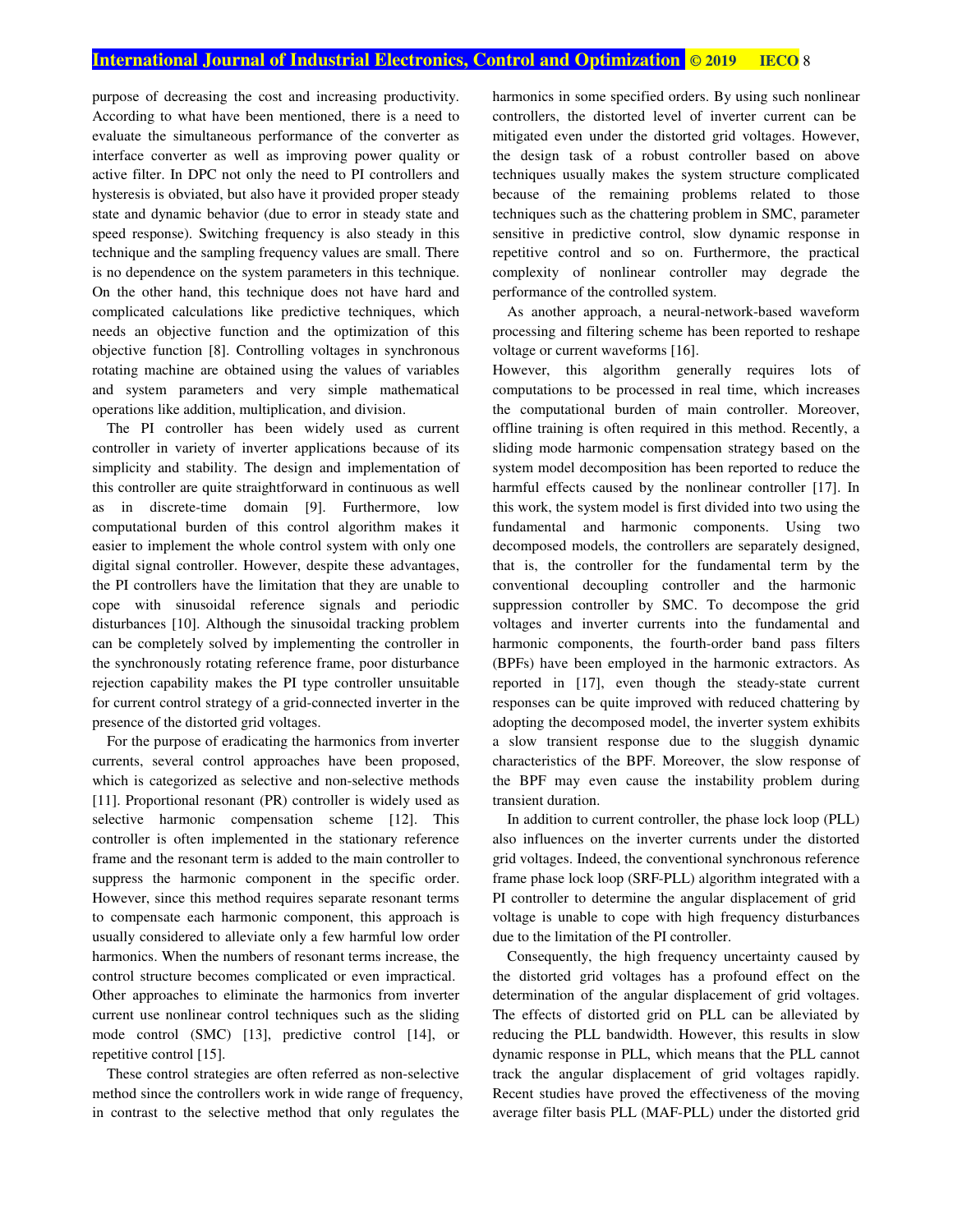$Q$ 

voltages [18,19]. The main concept of the MAF-PLL is to use the MAF as an ideal low pass filter (LPF) to remove the sinusoidal components in the synchronous reference frame before the measured grid voltages are processed in PLL algorithm.

In this paper, direct control of the components d and q of the converter voltage, based on the reference and measured values of the power, the measured voltage of the AC source and the system parameters, can be controlled entirely by active and reactive power. Voltage reference values, produced by a voltage modulator, generate PWM gate-gate signals.

This paper is organized as follows: Section 2 presents the principles of controlling the proposed direct control technique. Section 3 describes the the formula of proposed direct power control technique. Simulation results are presented in Section 4. Finally, the conclusions are given in Section 5.

#### II. PRINCIPLES OF CONTROLLING THE PROPOSED DIRECT CONTROL TECHNIQUE

As can be seen from figure1 (The structure of grid-connected convertor), interface converters and active filter are quite similar in terms of the power circuit. This is just the performance of controller and the way to determine the reference values that confirm the differences between performance of interface converter and active filter.

In case that the purpose of control is the output value of active and reactive power, synchronous can be acquired and applied based on the values of reference powers in the reference system. According to the fact that voltage reference values are in the synchronous machine, these values must be first transferred to *abc* and/or α-β static machine (based on a selected modulator) and then switching signal is produced using a suitable modulator. In this paper, a modulator is selected to produce switching signal based on SVM technique. [20, 21]

In case that a three-phase converter, as a grid-connected three-phase converter, is being used to add power of DG to the grid, reference powers for converter must be determined through DG. In most cases, the converter works at unity power factor, and in special cases, the converter is used to generate active power.

As stated above, active filter has the duty to compensate harmonic components and reactive load. Therefore, based on *p-q* theory, rate in the active and reactive powers relate to the harmonic components of loads. Then, it can be maintained that sinusoidal and free of harmonics in grid current can be achieved with this rate of compensation.

Compensation of all the reactive power is assumed in this study in order to unite the power factor in the grid. According to the proposed technique, the active and reactive reference power value must be determined to control a grid-connected three-phase converter. Then, according to the above mentioned cases, it can be concluded that reference values are like equations 1 and 2 [22, 23].

$$
P_{ref} = \tilde{p} \tag{1}
$$

$$
ref = \tilde{q} - \bar{q} \tag{2}
$$

In which  $\tilde{p}$  and  $\tilde{q}$  are oscillating active and reactive power related to non-linear load and  $\bar{q}$  is the fixed reactive power of non-linear load that is drawn from the grid.

In order to generate the current reference, a balance between instantaneous power supplied by the source and the active filter and drained by the load is to be computed. If  $p_s$  and *qs* are the real and imaginary instantaneous powers supplied by the main while  $p_f$  and  $q_f$  are the real and imaginary instantaneous power supplied by the active power filter, in order to compensate reactive power and eliminate harmonic currents, the main should supply  $p_s = \overline{p}_l$  and  $q_s = 0$ . The oscillatory component of  $p_l$  is to be fed by APF, while  $q_l$  must be fully fed by the APF because in this way it is possible to achieve power compensation too. The oscillatory part of  $p_l$  is due to harmonic components, so if it is fed to the load by the active filter, source current remains sinusoidal, while the load keeps on receiving the same amount of harmonic and fundamental current. Power balance yields:

$$
p_s = \overline{p}_l; \ q_s = 0 \quad and \ p_f = p_l - p_s = \overline{p}_l + \widetilde{p}_l - \overline{p}_l = \widetilde{p}_l \tag{3}
$$

 $q_f = q_l - q_s = q_l$ (4)

Previous Eqs. (3) and (4) need to be modified in order to consider proper operation of the capacitor on the DC side of the inverter. The capacitor stores energy which is utilised as a power supply for the normal operation of the active filter. More in ideal, in normal operating condition APF does not feed active power because it should be able to supply  $p_f = \overline{p}_l$ ,  $q_f = q_l$  and so only reactive power. For this reason, capacitor voltage level is constant during the steady state and varies during transients.

A control of voltage value is needed to regulate voltage level in the steady state and to limit the variability of voltage during transients and during start up. So, the calculation of current reference wave should consider the need to move power balance in order to charge or discharge the DC side capacitor of the active filter. In order to regulate DC voltage level is necessary to control active power balance among source, load and APF. When the load absorbs a precise quantity of power  $\bar{p}_l$  and if  $p_s > \bar{p}_l$ , power in excess is drawn by the APF, which increases DC side voltage. If  $p_s < \bar{p}_l$ , since the load needs a precise amount of power, the APF feeds the remaining part in order to have  $\bar{p}_s + \bar{p}_f = \bar{p}_l$  and so DC voltage level decreases [22].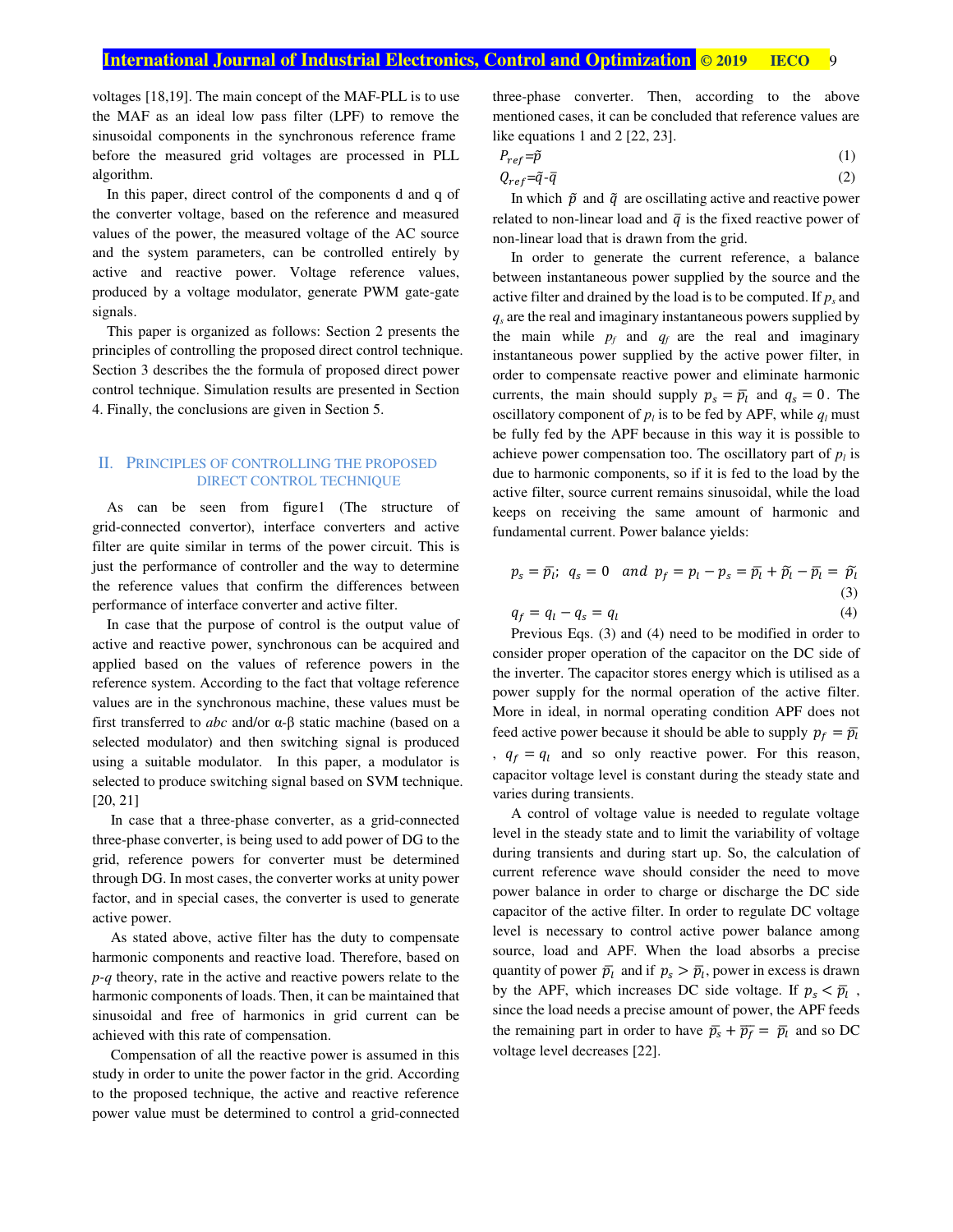

Fig. 1. The structure of grid-connected converter

Reactive power  $Q_{ref}$  (k) set to zero for unity power factor and active power  $P_{ref}$  (k) delivered from the outer integral-proportional (IP) DC voltage controller.

#### III. ACHIEVING THE FORMULA OF PROPOSED DIRECT POWER CONTROL TECHNIQUE

According to Figure1, formula (5) is right:

$$
L\frac{d}{dt}\begin{bmatrix} i_a \\ i_b \\ i_c \end{bmatrix} = -R\begin{bmatrix} i_a \\ i_b \\ i_c \end{bmatrix} + \begin{bmatrix} v_{sa} \\ v_{sb} \\ v_{sc} \end{bmatrix} - \begin{bmatrix} v_a \\ v_b \\ v_c \end{bmatrix}
$$
 (5)

In  $(5)$ , *V* stands for voltage converters vector,  $V_s$  stands for source voltage vector AC, *L* and *R* are resistance and inductance equivalent between the source and converter. It must be mentioned that in these converters the mutual inductance is always ignored, or sometimes according to the feature of balanced three-phase, the effective inductance of each phase that includes interaction as well, is counted.

Park's transform is used for transferring to the stationary reference frame. According to the relation between static reference frame and synchronous rotating frame, the equations 6 and 7 that is called as Clarke is used for direct transferring from three-phase reference frame to synchronous rotating frame with synchronous speed *w* (frame dq).

$$
\vec{x}_{\alpha\beta} = \vec{x}_{dq} e^{-j\omega t}
$$
\n(6)

$$
\begin{bmatrix} x_d \\ x_q \end{bmatrix} = \sqrt{\frac{2}{3}} \begin{bmatrix} \cos(\omega) & \cos(\omega - \frac{2\pi}{3}) & \cos(\omega + \frac{2\pi}{3}) \\ -\sin(\omega) & -\sin(\omega - \frac{2\pi}{3}) & -\sin(\omega + \frac{2\pi}{3}) \end{bmatrix} \begin{bmatrix} x_a \\ x_b \\ x_c \end{bmatrix}
$$
 (7)

According to the equations 6 and 7, for transferring from static reference frame to synchronous rotating frame with synchronous speed ( $\omega$ ), equation 5 changes to 8, where  $\omega$  is angular frequency of voltage source.

$$
\frac{d}{dt}\overrightarrow{i_{dq}} = \left(\frac{R}{L} - j\omega\right)\overrightarrow{i_{dq}} + \frac{1}{L}\overrightarrow{v_{dq}} - \frac{1}{L}\overrightarrow{v_{dq}}
$$
\n(8)

Now the desired model must be broken. To do this, equation 8 is used to derive current in each small sampling period  $(T_{sp})$ .

$$
\frac{d}{dt}\overrightarrow{i_{dq}} = \frac{\overrightarrow{i}_{dq}(k+1) - \overrightarrow{i}_{dq}(k)}{T_{sp}} \tag{9}
$$

By replacing equation 9 into 8 and with component analysis of *d* and *q*, the following equations will be resulted:

$$
\vec{i}_{di}(k+1) = -T_{y} \left( \frac{R}{L} + j\omega \vec{i}_{di}(k) + \frac{T_{y}}{L} (\vec{v}_{xi}(k) - \vec{v}_{di}(k)) + \vec{i}_{di}(k) \right)
$$
(10)

$$
\begin{cases}\ni_d(k+1) = (1 - \frac{T_{sp}}{L})i_d(k) + T_{sp}\omega_q(k) + \frac{T_{sp}}{L}(v_{sd}(k) - v_d(k)) \\
i_q(k+1) = (1 - \frac{T_{sp}}{L})i_q(k) - T_{sp}\omega_q(k) + \frac{T_{sp}}{L}(v_{sq}(k) - v_q(k))\n\end{cases}
$$
\n(11)

On the other hand, relations of instantaneous active and reactive powers in synchronous rotating reference frame based on *p-q* theory are as follow:

$$
P(k+1) = v_{sd}(k+1)i_d(k+1) + v_{sq}(k+1)i_q(k+1)
$$
  
\n
$$
Q(k+1) = v_{sq}(k+1)i_d(k+1) - v_{sd}(k+1)i_q(k+1)
$$
\n(12)

It can be ignored with a good approximation of changes in voltage source in each sampling period, which means:

$$
v_{sd}(k+1) \cong v_{sd}(k)
$$
  
\n
$$
v_{sq}(k+1) \cong v_{sq}(k)
$$
\n(13)

Using the above-mentioned equations and then sorting them, we will have:

$$
\begin{cases}\nRk+1)=(1-\frac{T_{\varphi}R}{L})R(k)-T_{\varphi}\omega Q(k)+\frac{T_{\varphi}}{L}(v_{\alpha l}^{2}(k)+v_{\alpha l}^{2}(k)-v_{\alpha l}(k)v_{d}(k)-v_{\alpha l}(k)v_{q}(k)\\
(2k+1)=(1-\frac{T_{\varphi}R}{L})Q(k)+T_{\varphi}\omega R(k)+\frac{T_{\varphi}}{L}(v_{\alpha l}(k)v_{q}(k)-v_{\alpha l}(k)v_{d}(k))\n\end{cases} (14)
$$

Now we assume that the purpose of the control system is in the next period of sampling the instantaneous values of active and reactive powers should be equal with the reference values:

$$
P(k+1) = Pref(k)
$$
  
 
$$
Q(k+1) = Qref(k)
$$
 (15)

By replacing the two equations of 13 and 15 in the  $14<sup>th</sup>$ equation, the required values for converter voltage in reference frame  $dq$  will be obtained that materializes the  $15<sup>th</sup>$  equation, which itself is the prerequisite of control:

$$
v_{d}(k) = v_{st}(k) + \left(\frac{L}{T_{sp}} - R\right) \frac{v_{st}(k)P(k) + v_{sq}(k)Q(k)}{v_{st}^{2}(k) + v_{sq}^{2}(k)}
$$

$$
= \frac{L}{T_{sp}} \frac{v_{st}(k)P_{ref}(k) + v_{sq}(k)Q_{ref}(k)}{v_{st}^{2}(k) + v_{sq}^{2}(k)} + L\omega \frac{v_{sq}(k)P(k) - v_{st}(k)Q(k)}{v_{st}^{2}(k) + v_{sq}^{2}(k)} \tag{16}
$$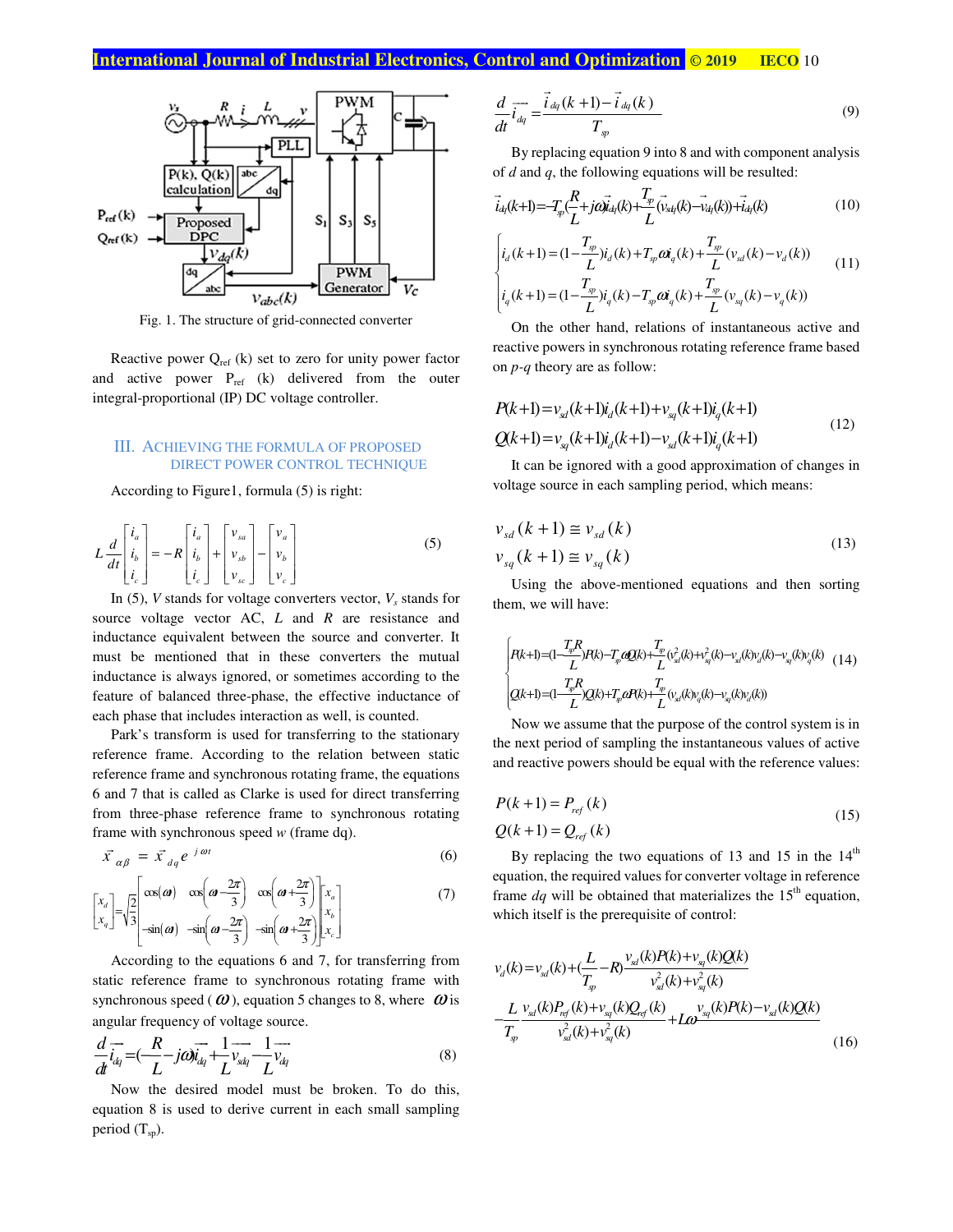$$
v_q(k) = v_{sq}(k) + \left(\frac{L}{T_{sp}} - R\right) \frac{v_{sq}(k)P(k) - v_{sd}(k)Q(k)}{v_{sd}^2(k) + v_{sq}^2(k)}
$$
  

$$
- \frac{L}{T_{sp}} \frac{v_{sq}(k)P_{ref}(k) - v_{sd}(k)Q_{ref}(k)}{v_{sd}^2(k) + v_{sq}^2(k)} - L\omega \frac{v_{sd}(k)P(k) + v_{sq}(k)Q(k)}{v_{sd}^2(k) + v_{sq}^2(k)}
$$
(17)

Now we want to reduce the size of the equations 16 and 17, thanks to the use of PLL the control system is synchronized with the AC voltage source vector, therefore, the *q* component of voltage source is zero in the control equations  $(v_{\mathbf{x}(\mathbf{y})=0})$ . Hence, the simplified form of the  $16<sup>th</sup>$  and  $17<sup>th</sup>$  will be  $18<sup>th</sup>$  and  $19^{th}$ :

$$
v_d(k) = v_{sd}(k) + \left(\frac{L}{T_{sp}} - R\right) \frac{P(k)}{v_{sd}(k)} - \frac{L}{T_{sp}} \frac{P_{ref}(k)}{v_{sd}(k)} - L\omega \frac{Q(k)}{v_{sd}(k)}\tag{18}
$$

$$
v_q(k) = -\left(\frac{L}{T_{sp}} - R\right) \frac{Q(k)}{v_{sd}(k)} + \frac{L}{T_{sp}} \frac{Q_{ref}(k)}{v_{sd}(k)} - L\omega \frac{P(k)}{v_{sd}(k)}\tag{19}
$$

The equations 18 and 19 are the final equations of the proposed direct control power that will be used from now on. Just as it was considered, by following a process not so complex and quite logical, we have achieved a simple equation to calculate directly the converter's voltage reference values.

#### IV. RESULTS OF SIMULATIONS

To evaluate the direct power control technique that its equations and relations were obtained in the previous part, and according to the figure1 the structure of one-linear grid-connected converter, some simulation have been done in MATLAB and SIMULINK. These simulations include three general parts. In the first part, the performance of control system is evaluated just as interface converter of DG. Next, the control system is discussed and evaluated in the active filter condition. Finally, the simultaneous performance of DG interface converter and active filter will be presented as well. These simulations include the evaluation of the behavior of the system's steady state and system's dynamic state in response to stepwise changes. DG is considered as a constant voltage source in these simulations. In fact, the dynamic system of energy generation through DG is ignored. In general, it can be mentioned that the DG link did not have a particular dynamic; therefore, it was somehow considered as ideal. To this end, the parameters of the simulated system are presented in table1 below:

Table1: Parameters of the simulated system

| Converter inductance $L_{\text{af}}$ | $1 \text{ mH}$   |
|--------------------------------------|------------------|
| Converter resistance R <sub>af</sub> | 1 m $\Omega$     |
| Grid inductance L <sub>p</sub>       | $0.1 \text{ mH}$ |
| Source phase voltage $v_1$           | $71$ $V_{peak}$  |
| Source voltage Frequency $fs$        | 50 Hz            |
| DC bus Voltage $V_{dc}$              | 150 V            |

# *A. Evaluate the performance of the control system in the interface converter*

According to figure 2, in a steady state the amount of power generated by interface converter is set as 2000 watts. In order to evaluate the performance of the dynamic state of control system a stepwise change in the amount of 1000 watts in 0.02 seconds is given to the reference power generation rate (through interface convertor). As it is obvious, the control system followed the reference value in short of 5ms and adjusted the values of active and reactive powers in reference values. In this situation, the required load power is about 1300 watts; therefore, a portion of the power converter is added to the load and the rest to the grid that the power generation of the grid, in this case, is negative. In fact, the load power and power injected into the grid are equal with generating power of interface converter.



Fig. 2 (a) power generation of interface converter



Fig. 2 (c) Active power drawn from the grid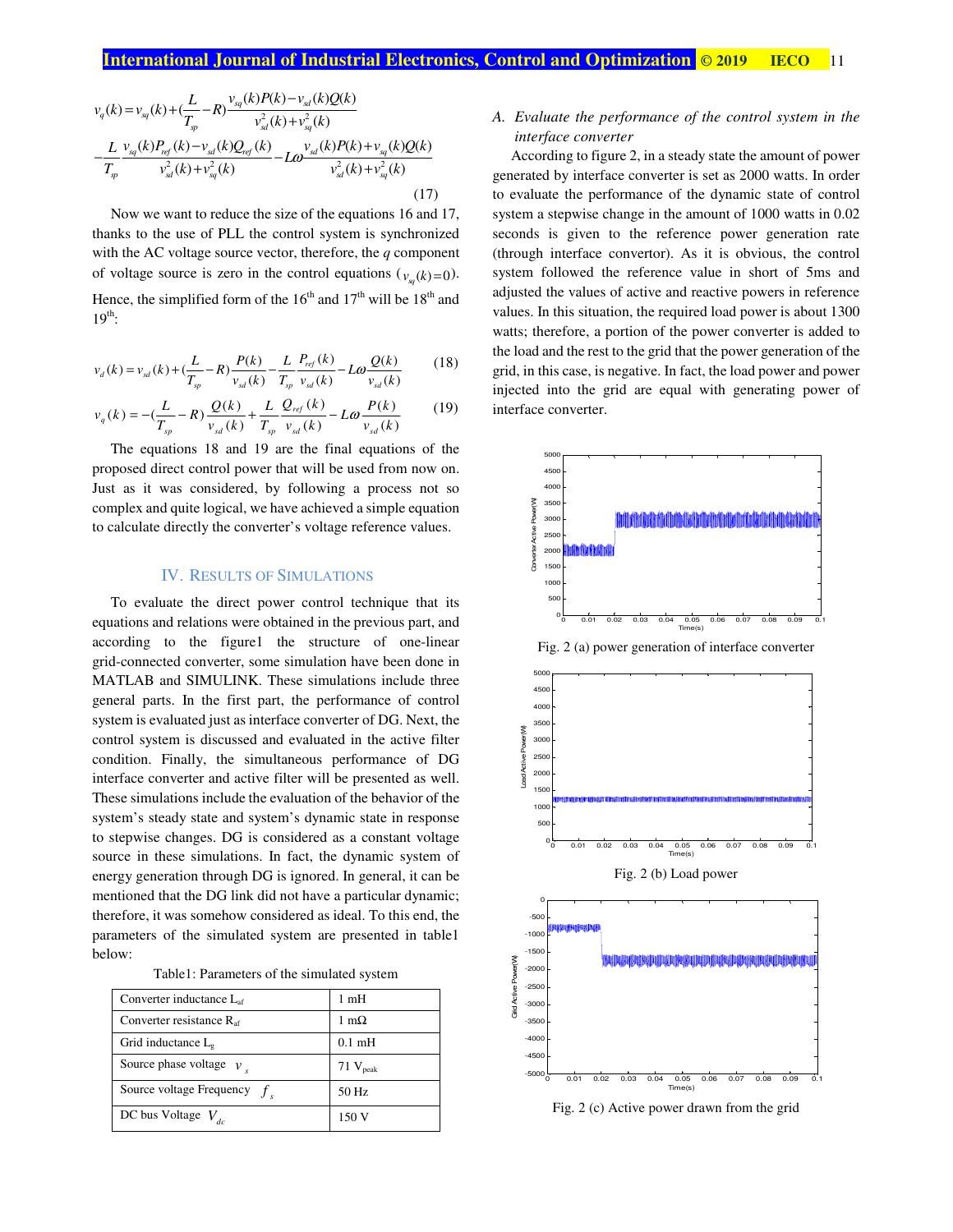



### *B. Evaluate the performance of the control system in the state of active filter*

Figure 3 presents the evaluation of the control system's performance in the state of active filter. A non-linear load in a steady state (three-phase Diode Bridge) is located at the outlet. This load draws a non-sinusoidal current along with pulsations of active and reactive powers from the grid that this pulsation will be removed through the performance of active filter. In order to evaluate the dynamic performance of the proposed direct power control technique a stepwise increase change to the amount of 40% is set in the load at the time of 0.06 seconds. It is worth mentioning that the power generation of DG is considered zero at this state. As can be seen from figure 3, the reactive power starts working in the state of complete compensation that means the whole power of reactive load is compensated through active filter. One of the standards of power quality is the total harmonic distortion (THD) that represents the harmonic amount of the desired signal. According to table 2, the amount of THD in load current is 20.08%, which is taken from the grid. This amount then after the compensation of active filter reached at 1.9%, which means that the active filter had its best performance in compensating the harmonic components of load current, which could meet the international standards.



Fig. 3 (a) Reactive power generation of APF





Fig. 3. (a) Reactive power generation of APF, (b) Reactive power of load, (c) Reactive power drawn the grid (d) Grid current

# *C. The simultaneous performance of interface converter and active filter*

According to figures 4 and 5, in the steady state the injection power of interface convertor is set on 400 watts. The convertor will also act in state of compensating the harmonic components and reactive power. Two changes happen due to the act of dynamic state of the control system when interface convertor and active filter are working simultaneously. In the first change, one level of decrease happened in the 400-watt power in the power generation amount of interface convertor at the time of 0.02 seconds. In the next change, an increase of 40% happened in the amount of non-linear load at the time 0.06 seconds. As can be seen from figure4, the convertor has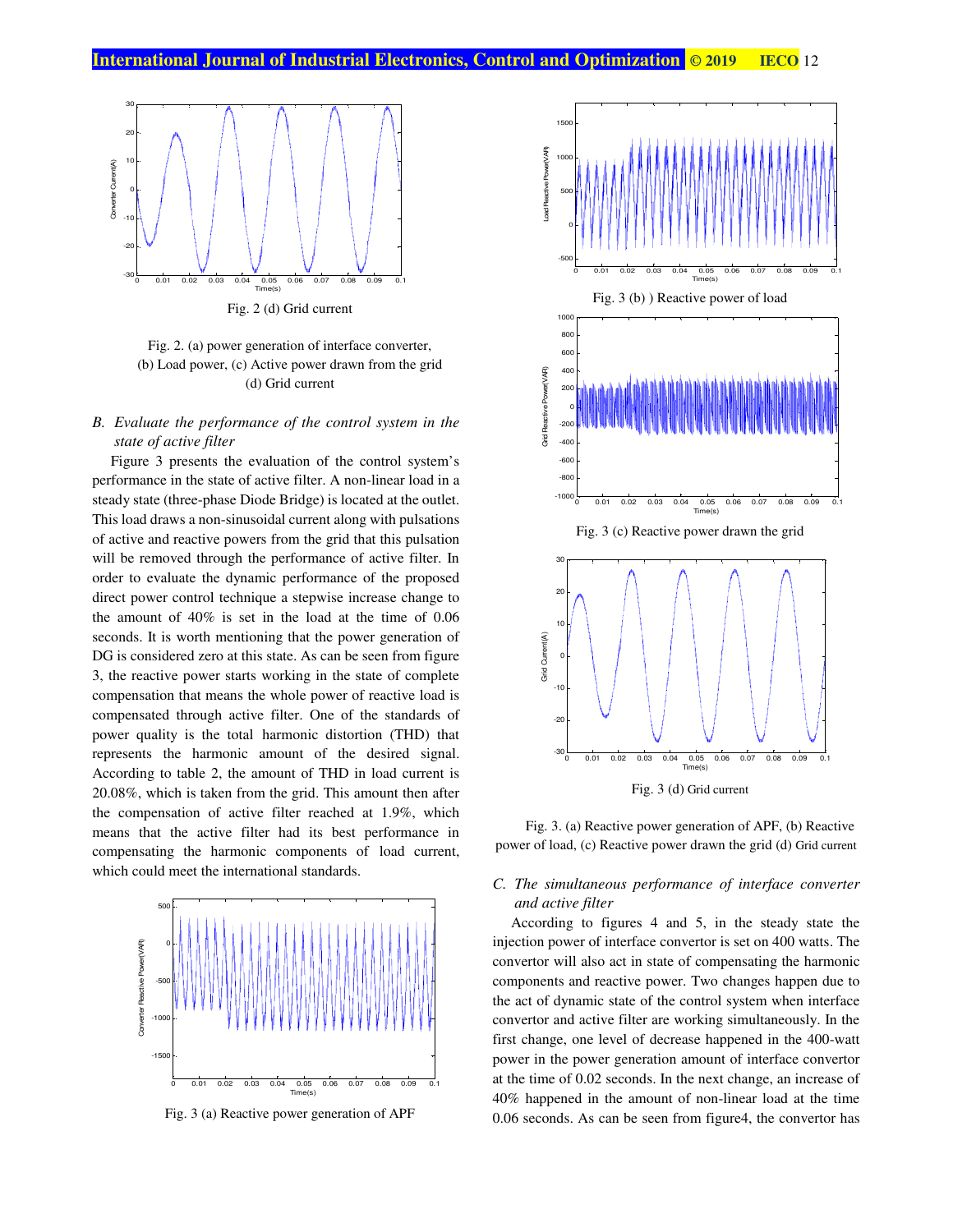done well in the compensation process of reactive power of the load, and pulsation of the active and reactive load power is compensated by active filter. According to figure4, the reactive power drawn from the grid is also zero, which represents the proper performance of active filter. From the figure5, it can be seen that the average load power is provided through power generation of interface convertor and the average power taken from the grid. The THD of grid current amount in a simultaneous performance after compensation are shown in table 2 and figure 6, which represents a proper performance of the active power.



Fig. 4 (a) Reactive power generation of APF



Fig. 4 (b) Reactive power drawn grid



Fig. 4 (c) Reactive power of load



Fig. 4 (d) Interface converter current

Fig. 4. (a) Reactive power generation of APF, (b) Reactive power drawn grid, (c) Reactive power of load (d) Interface converter current



Fig. 5 (a) Power generation of interface converter



Fig. 5 (b) Active power drawn the grid



Fig. 5 (c) ) Load power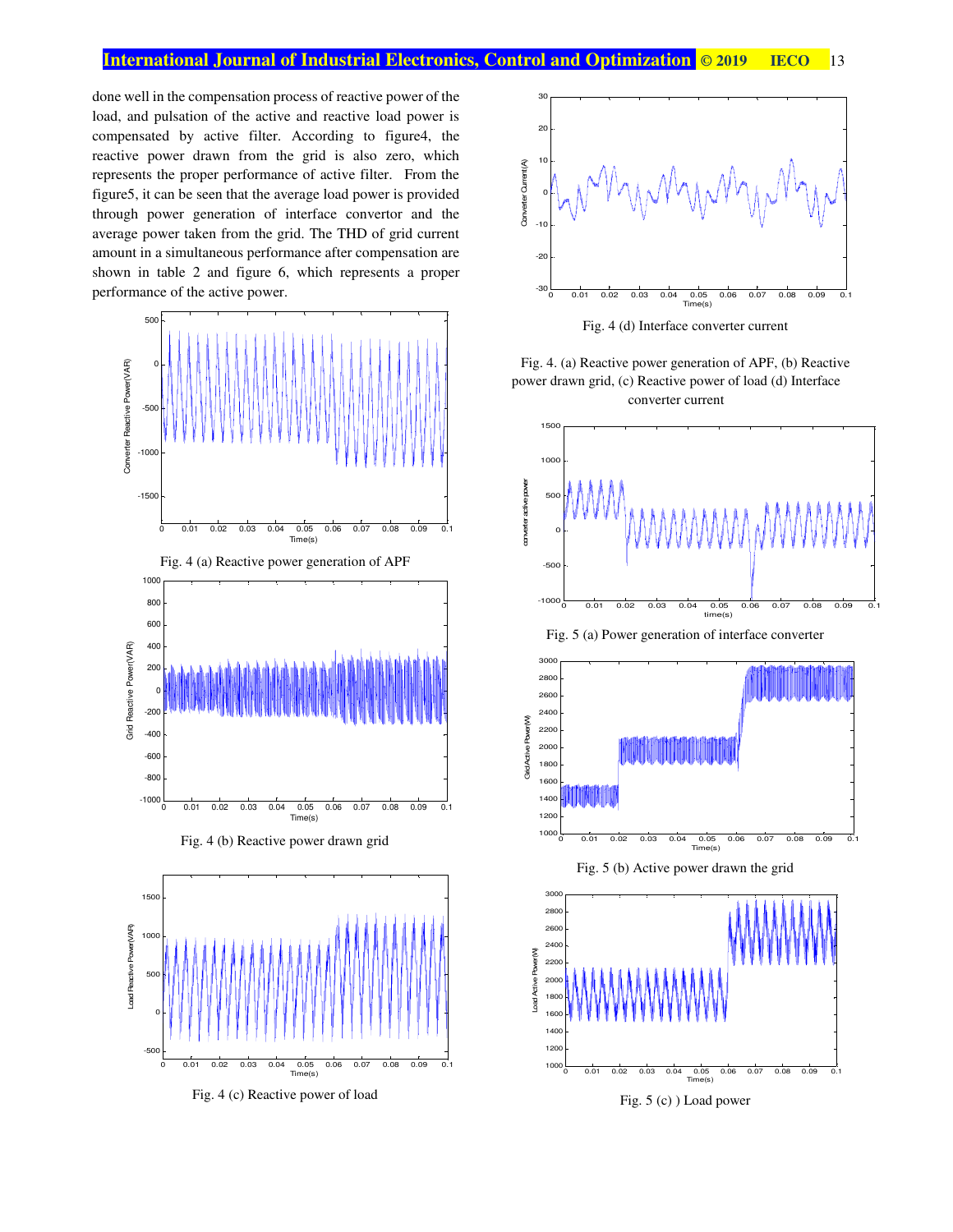

Fig. 5 (d) Grid current

- Fig. 5. (a) Power generation of interface converter, (b) Active power drawn the grid, (c) Load power (d) Grid current
- Table 2: Comparing different state of convertor performance from view of power quality indicator THD

| <b>THD Grid</b><br><b>Current</b><br>Amount | <b>Different State of Convertor Performance</b>                      |  |
|---------------------------------------------|----------------------------------------------------------------------|--|
| 20.08                                       | without Interface Convertor's Performance                            |  |
| 2.59                                        | Performance in the State of Active Filter                            |  |
| 3.63                                        | Simultaneous Performance of Interface<br>Convertor and Active Filter |  |



Fig. 6 (a) Without Interface Convertor's Performance



Fig. 6(b) Performance in the state of active filter



Fig. 6 (c) Simultaneous Performance of Interface Convertor and Active Filter

Fig. 6. Comparing different state of convertor performance from view of power quality indicator THD

#### V. CONCLUSION

Using voltage source converters is increasing sharply, and one of the reasons for that is the increase in using new energies like solar energy, wind turbine, etc. Nonetheless, these convertors still have their traditional uses like active filters. Various techniques have been introduced to control these kinds of convertors. Although these techniques are capable to achieve common goals like active and reactive control and sinusoidal current waveform, they have different concepts. On the other hand, unlike predictive technique, which needs an objective function and optimizing this objective function, this proposed technique does not have complex and heavy calculations. Controlling voltages in synchronous rotating machine are obtained using the values of variables and system parameters and very simple mathematical operations like addition, multiplication, and division. On the other hand, in addition to transferring power, the interface convertor should also take part in compensating harmonics and components of active power load (active filter). Therefore, the speed response of control system to current changes should be fast and dynamic. All simulations done confirm the proper operation of controllers both in steady and dynamic state.

#### **REFERENCE**

- [1] P. Acuna, L. Moran, M. Rivera, J. Dixon, J. Rodriguez.," Improved Active Power Filter Performance for Renewable Power Generation Systems" IEEE TRANS ON Power Electronics, vol. 29, no. 2, FEBRUARY 2014.
- [2] M. Jasinsk, D. Swierczynski, and M. P. Kazmierkowski, "Novel sensorless direct power And torque control of space vector modulated AC/DC/AC converter," IEEEISIE, pp.1147-1152.in Proc.2004
- [3] J. Restrepo, J. M. Aller, J. Viola, and A. Bueno, "Optimum space vector computation technique for direct power control," IEEE Trans. Power Electron., vol. 24, no. 6,pp. 1637-1645June 2009.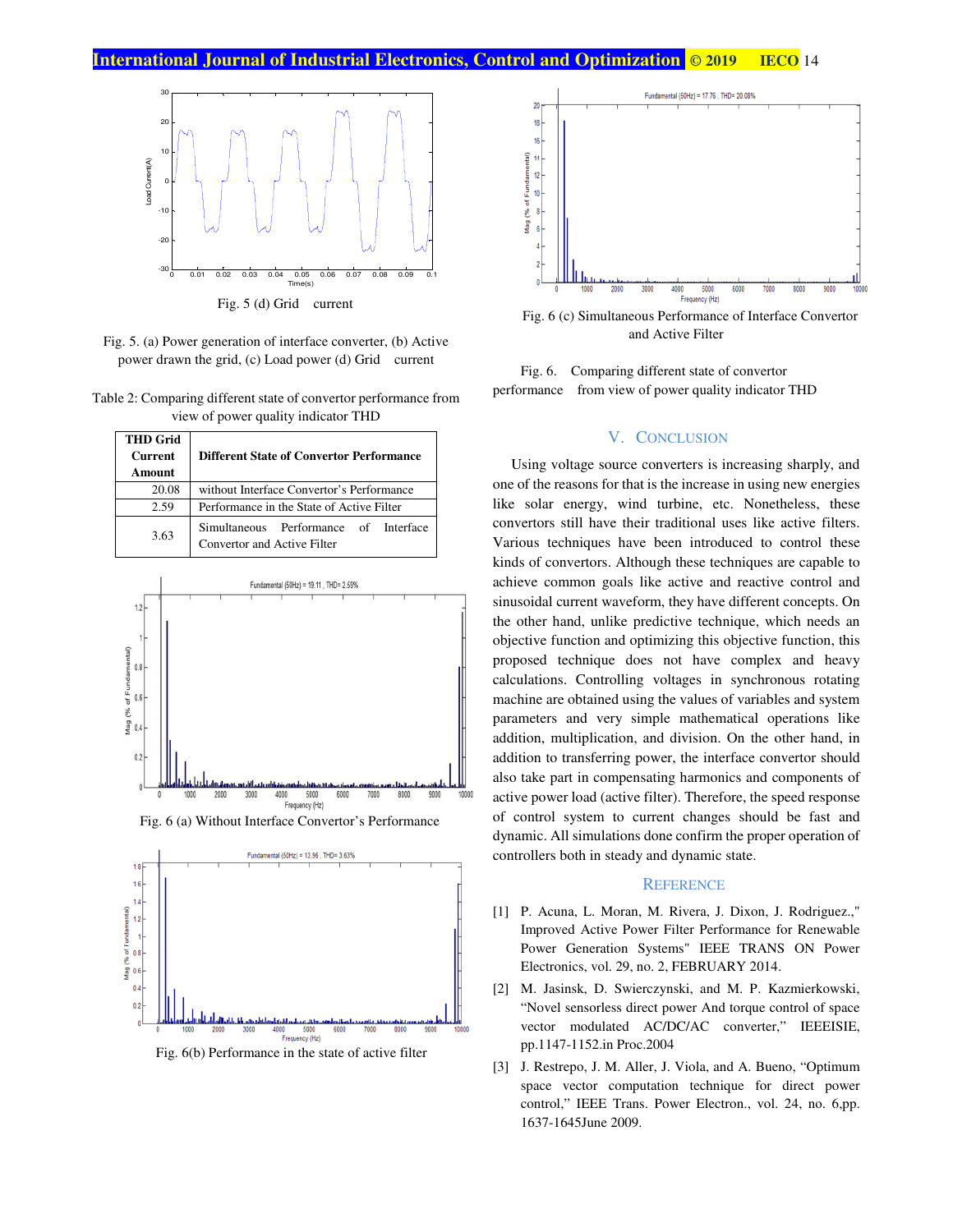- [4] S. A. Larrinaga, M. A. R. Vidal, E. Oyarbide, and J. R. T. Apraiz, "Predictive control strategy for DC/AC converters based on direct power control." IEEE Trans. Ind. Electron., vol. 54, no.3, pp. 1261-1271, June 2007.
- [5] M. Cichowlas, M. Malinowski, F. Blaabjerg, "Direct power control for three-phase PWM Rectifier with active filtering function," IEEE ISIE, in proc,2003.
- [6] L. liming, L. Hui, x. Yaosuo and L. wengsin, "Decoupled Active and Reactive Power Control for Large-Scale Grid-Connected Photovoltaic SystemsUsing Cascaded Modular Multilevel Converters." IEEE Trans. On power Electronics vol. 30 , NO. 1, January 2015.
- [7] J. Restrepo, J. Viola, J. M. Aller, and A. Bueno, "A Simple switch selection state for SVM direct power control," IEEE ISIE, pp. 1112-116., in Proc, 2006.
- [8] J. Rodriguez, J. Pontt, C. A. Silva, P. Correa, P. Lezana, P.Cortes, and U. Ammann, "predictive Current control of a voltage source inverter," IEEE Trans. Ind. Electron., vol. 54, no. I, pp495-503, Feb. 2007.
- [9] Bouzid, A.M.; Guerrero, J.M.; Cheriti, A.; Bouhamida, M.; Sicard, P.; Benghanem, M. A survey on control of electric power distributed generation systems for microgrid applications. Renew. Sustain. Energy Rev. 2015, 44, 751– 766.
- [10] Teodorescu, R.; Liserre, M.; Rodríguez, P. Grid Converters for Photovoltaic and Wind Power Systems, 1st ed.; John Wiley and Sons: West Sussex, UK, 2011; pp. 313–321.
- [11] Blaabjerg, F.; Teodorescu, R.; Liserre, M.; Timbus, A.V. Overview of control and grid synchronization for distributed power generation systems. IEEE Trans. Indus. Electr. 2006, 53, 1398–1409.
- [12] Teodorescu, R.; Blaabjerg, F.; Liserre, M.; Loh, P.C. Proportional-resonant controllers and filters for grid-connected voltage-source converters. IEE Proc. Electr. Power Appl. 2006, 153, 750–762.
- [13] Hu, J.; Shang, L.; He, Y.; Zhu, Z.Q. Direct active and reactive power regulation of grid-connected dc/ac converters using sliding mode control approach. IEEE Trans. Power Electr. 2011, 26, 210–222.
- [14] Fischer, R.J.; González, S.A.; Carugati, I.; Herrán, M.A.; Judewicz, M.G.; Carrica, D.O. Robust predictive control of grid-tied converters based on direct power control. IEEE Trans. Power Electr. 2013, 29, 5634–5643.
- [15] Chen, D.; Zhang, J.; Zhang, Z. An improved repetitive control scheme for grid-connected inverter with frequency-adaptive capability. IEEE Trans. Ind. Electr. 2013, 60, 814–823.
- [16] Zhao, J.; Bose, B.K. Neural-network-based waveform processing and delayless filtering in power electronics and AC drives. IEEE Trans. Ind. Electr. 2004, 51, 981–991.
- [17] Kang, S.W.; Kim, K.H. Sliding mode harmonic compensation strategy for power quality improvement of a grid-connected inverter under the distorted grid condition. IET Power Electr. 2015, 8, 1461–1472.
- [18] Golestan, S.; Ramezani, M.; Guerrero, J.M.; Freijedo, F.D.; Monfared, M. Moving average filter based phase-locked loops: Performance analysis and design guidelines. IEEE Trans. Power Electr. 2014, 29, 2750–2763.
- [19] Golestan, S.; Guerrero, J.M.; Abusorrah, A.M. MAF-PLL with phase-lead compensator. IEEE Trans. Ind. Electr. 2015, 62, 3691–3695.
- [20] J. Restrepo, J. Viola, J. M. Aller, and A. Bueno, "A Simple switch selection state for SVM direct power control," IEEE ISIE, pp. 1112-116., in Proc.,2006.
- [21] J. Restrepo, J. M. Aller, J. Viola, and A. Bueno, "A simplified rectifier voltage vector selectionfor direct power control," IEEEICCDCS,pp. 1-5. in Proc, 2008.
- [22] A. Chaoui, J. paul gaubert and F.karim " Power quality improvement using DPC controlled three-phase shunt active filter", Elsevier, Electric Power Systems Research 80, 2009.
- [23] M. Malinowski, M. P.Kazmierkowski , S. Hansen, F Blaabjerg, and G. D Marques, "Virtual flux based direct power control of three-phase PWM rectifiers,"IEEE Trans, Ind. Applicat,. Vol. 37, pp. 1019-1027, Guly/Aug. 2001.



Ehsan Talebian Kouchaksaraei was born in Qaemshahr, Mazandaran, Iran. He received the M.S. degree in power electrical engineering from Science and Research Branch, Islamic Azad University, Sari, Iran, in 2015. His research interests are Power Quality, Micro grid, renewable energy, optimization

algorithm, power electronic.



Mehrdad Ahmadi Kamarposhti was born in Qaemshahr, Mazandaran, Iran in 1984. He received the B.E. degree from Mazandaran University, Iran, in 2006, and the M.S. degree from South Branch, Islamic Azad University, Tehran, Iran, in 2008, both in power electrical engineering, and also He received

the Ph.D. degree in power electrical engineering from Science and Research Branch, Islamic Azad University, Tehran, Iran, in 2015. He is currently an Assistant Professor with Department of Electrical Engineering, Jouybar Branch, Islamic Azad University, Jouybar, Iran. His research interests are FACTS devices, allocation of disturbed generation, renewable energy, optimization algorithm, Micro grid, power reactive compensation.